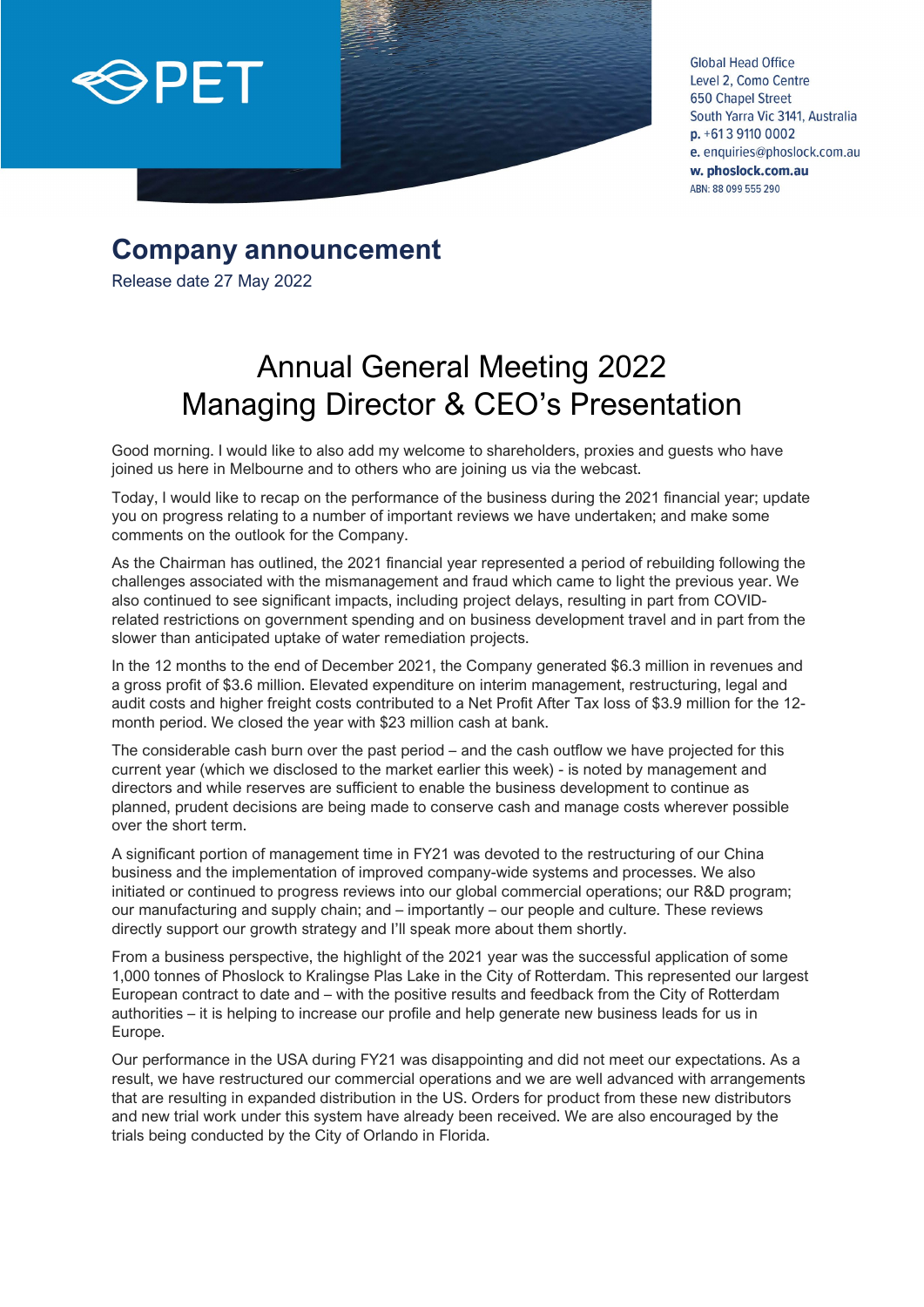

We completed a number of smaller projects in Brazil with other projects continuing on an annual basis and we secured interest in remediation works in both Uruguay and Ecuador which is currently being followed-up with product despatched in the early part of 2022.

Several projects were also completed here in Australia and an application scheduled to be undertaken in Auckland, New Zealand, was deferred due to Covid-related travel restrictions. That project is getting underway in the next few months.

In China, the focus was on resetting the business, with a largely new management team and a refreshed go-to-market strategy. While sales for the year were disappointing and well below expectations, I am confident we now have a team in place that will succeed in rebuilding the business and varying channel strategies on a solid footing and in adherence to the standards we expect from all our operations around the world. As the Chairman has noted, however, this will take time.

Now I would like to briefly recap on the important reviews that I mentioned earlier.

Firstly, in respect of our commercial platform.

Following a thorough review of our capabilities and market access strategies, we have made changes to our sales and distribution set-ups in most of our key target regions. We have moved away from a third-party distribution structure in the USA and appointed our own commercial lead, Harry Knight. We are now in the process of recruiting two additional salespeople to target key geographical regions of the US.

A new commercial lead, Damian Whelan, was also appointed in Europe during 2021 to support our growth and expansion plans, as PET seeks to diversify its pipeline of projects throughout the Western Hemisphere. Damian's appointment to this important role represents a significant step towards strengthening PET's presence in Europe given his extensive experience in water remediation and other commercial activity. In Europe, we are also in the process of recruiting additional sales resources.

In South America, PET's licensee in Brazil, HydroScience, continues to perform well with applications and new leads building steadily off a small base.

As markets continue to open post the COVID travel restrictions, we will invest in a higher level of business development and sales activity across our various regions. Our growth strategy is centred on diversifying our business on a geographic basis and it is critical we support those growth ambitions by ensuring we have the right resources in place to secure new business.

In South America, PET's licensee in Brazil, HydroScience, continues to perform well with applications and new leads building steadily off a small base.

As markets continue to open post the COVID travel restrictions, we will invest in a higher level of business development and sales activity across our various regions. Our growth strategy is centred on diversifying our business on a geographic basis and it is critical we support those growth ambitions by ensuring we have the right resources in place to secure new business.

Having a reliable and cost-efficient supply chain is integral to the success of the business. While important changes have been made in respect of the management of our Phoslock manufacturing operation in China, our review of this area identified benefits in establishing a second manufacturing site to support the growth of the business.

We recently announced a preferred location for a potential second manufacturing base in Casper Wyoming, USA. The site is situated close to Bentonite supplies, is located near a freight hub and offers distinct advantages in terms of cost of manufacture.

In April 2022 we signed an MOU with Advance Casper, which allows us to move forward and fully evaluate the building of a full production site, pending future demand.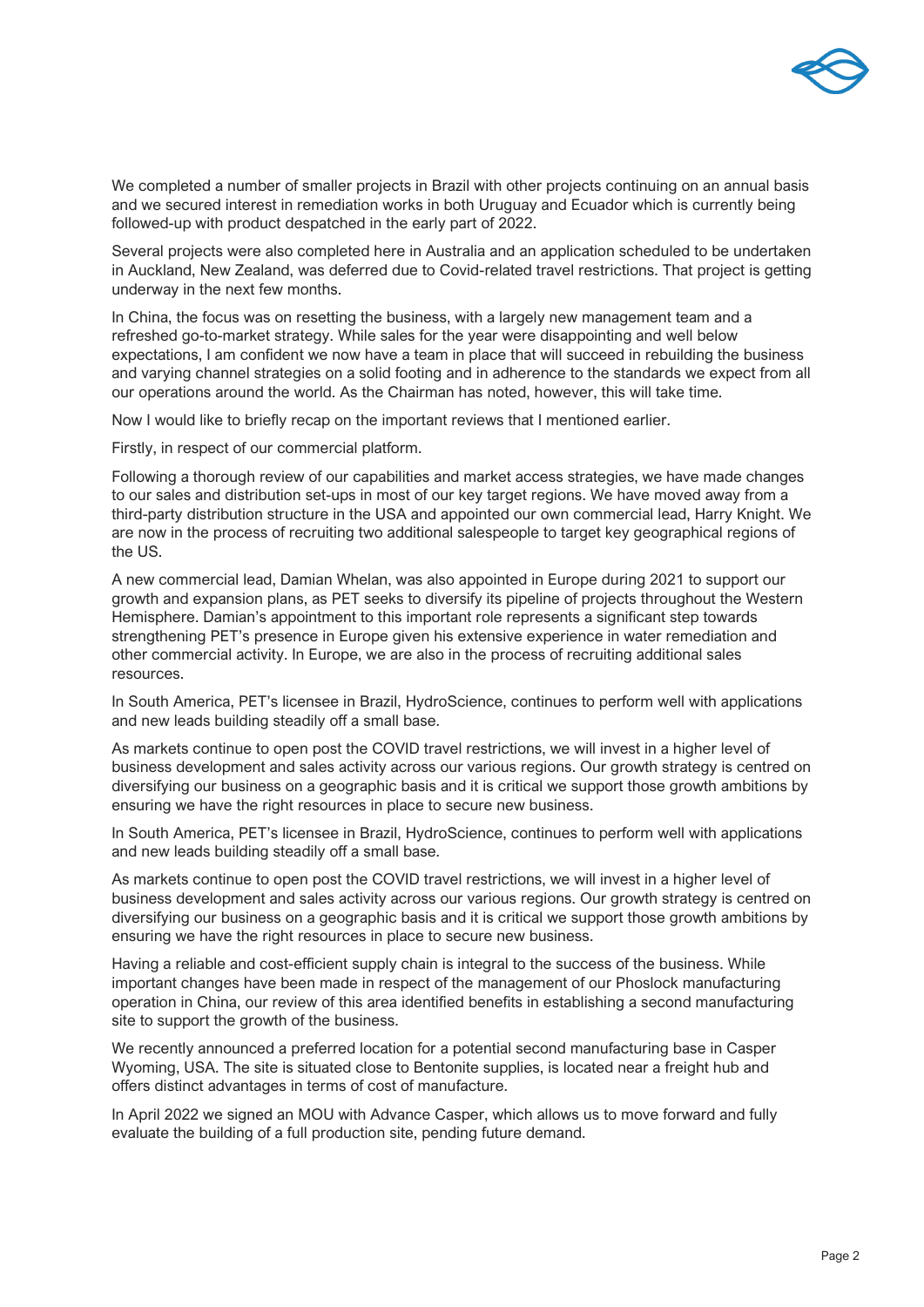

We are proceeding with the detailed design work required to complete our assessment of this option. Given the early indicative cost estimates for this build are in the \$10 - \$11m range, it is critical that a solid business case exists to justify that investment and I want to assure shareholders we will not proceed with this second manufacturing facility unless we have the business case to support it and, if required, we have suitable options available to fund it.

In the short term, other important measures are being taken in the area of manufacturing. As the Chairman has noted, the Board earlier this month approved an investment of approximately \$1 million in our China manufacturing facility which will allow us to reach a capacity of 6,000 tonne p/a. This capacity equates to a level of sales required for the business to break even at current cost levels.

This capacity increase will be critical in the short term as we build the sales pipeline and continue to evaluate the proposed new facility in the United States.

Finally, I would like to report on the review we have undertaken into people, performance and culture.

Given the very significant challenges recently faced by this business – including past incidents of mismanagement – it was critical that we took the time to review our vision and values, and to make sure we have in place a framework that supports and develops our capabilities and enhances our culture.

Utilising the expertise of outside consultants who are very experienced in this area, we have identified and committed to a clear aspiration; identified the tools and resources needed to attract and support experienced and capable people and undertaken a candid review of company culture involving both our Board and management team.

Coming out of this review, we have invested in strengthening PET's management capabilities via the recruitment and appointment of some very important new hires. These include the already announced appointments of Simon Greaves as Group Executive of Operations and Dr Kate Waters-Hart who returned from maternity leave as group Manager, Aquatic Science.

In our R&D area, we also engaged the services of Dr Michael Doyle on a contractual basis. Michael comes to us with significant experience in research and development and is already making an important contribution as he reviews potential new products and puts in place an efficient plan to bring those products to market. Michael also takes on the Commercial role for ANZ.

Together with a number of important recent appointments in our sales and commercial area, the addition of Simon, Michael and Kate in their new roles will, I'm confident, generate significant benefits for the business.

Throughout 2021 and early 2022, two of our long-standing managers left the business - Nigel Trial who was responsible for International Sales resigned in March 2021 but remains very involved with PET in his role with LSI, who are a significant scientific advisory group and Andrew Winks, who was responsible for Operations and R&D, resigned in February 2022. I would like to thank them both for their contributions to PET over their significant time with the Company.

Before handing back to the Chairman, I would like to make a few comments on how we are seeing the outlook for the business. Noting the Chairman has already outlined the three phases we are progressing I will not repeat those however, as we stated when we released the full year results, the short-term outlook remains somewhat challenging from a revenue perspective as we look to rebuild our sales pipeline and execute on our growth strategy.

Over this FY22 period, we do see positive opportunities in a number of our markets, especially the USA and Europe, however these will be tempered by abnormal costs associated with finalising the legacy matters and shareholders should note that the rebuilding to profitability will take some time.

We are continuing to invest in sales resources and effort in both Europe and the USA as these geographies remain critical to the long-term growth and prosperity of the Company. Registration work continues in Canada but – as mentioned previously – this is taking time as we negotiate and discuss positions with the Canadian authorities – the Canadian market remains important to PET.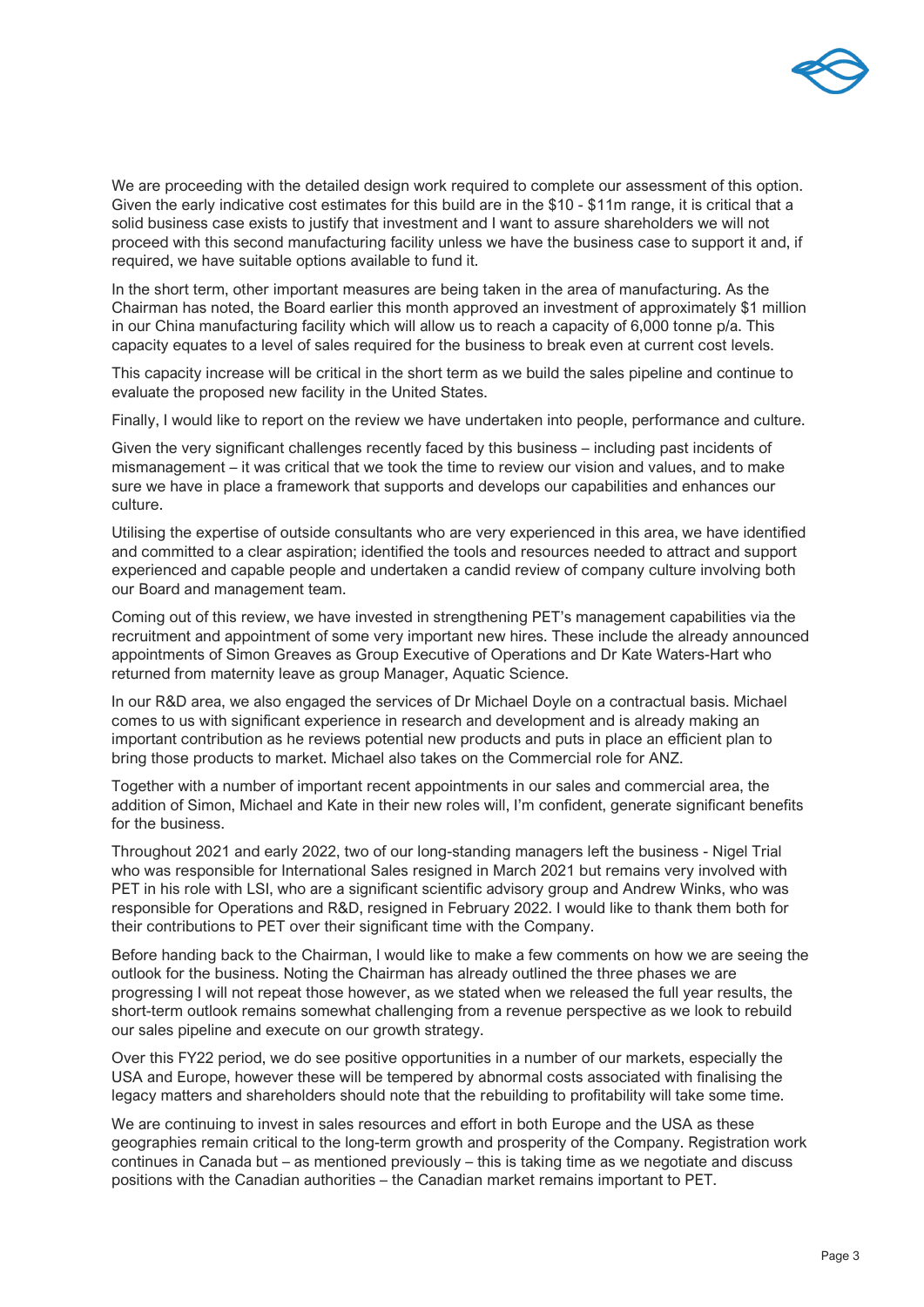

In China we continue to review our direct-to-market strategy and put in place alternatives as we evaluate the best options. We note the collection of sales in China remains challenging and is therefore a strong consideration when analysing our options.

As shareholders know, it is a difficult business to forecast as sales take time to move from initial engagement and trials to confirmed orders and many factors can impact that timing. Given these uncertainties, we do not believe it is prudent for the Company to be providing specific earnings guidance. As I have alluded to earlier, we have, however, disclosed to the market an estimate that the business will incur net cash outflows of approximately \$10 million in the current financial year. This estimate includes the impact of the manufacturing-related capital investments I have spoken about today.

I want to emphasise again that management is focused on managing costs and conserving cash while we continue to rebuild the business and grow sales.

Shareholders should be reassured that – as we rotate out of the COVID-related restrictions and distractions, authorities around the world are turning their attention back to addressing major issues associated with water remediation. Those issues have continued to become more serious and the challenge of successfully addressing them are more urgent than ever. This is already reflected in the increasing number of enquiries and sales leads we are now seeing.

Phoslock maintains an important competitive advantage and is leveraging that advantage to secure sustainable and profitable growth over coming years. In doing so, we will deliver value to our shareholders.

Thank you. I'll now hand back to David.

## **This announcement has been approved by the Managing Director and Chairman**

**Mr David Krasnostein AM Mr Lachlan McKinnon** Chairman Managing Director & CEO

– end –

**Further information:** Lachlan McKinnon **Greg Slade** Managing Director and CEO **Investor Relations** lmckinnon@phoslock.com.au gslade@phoslock.com.au p: +61 3 9110 0002 [enquiries@phoslock.com.au](mailto:enquiries@phoslock.com.au)